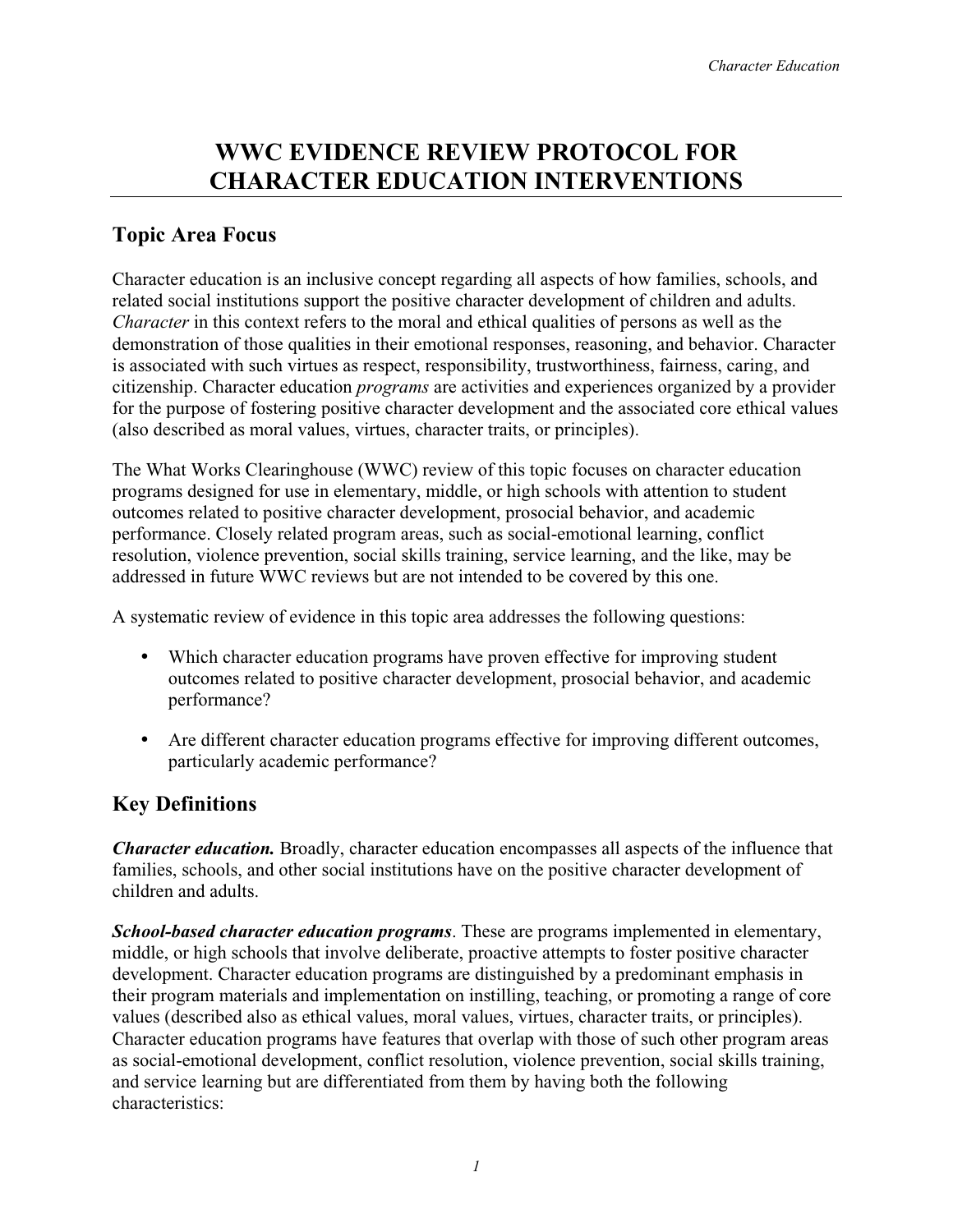- Character education programs are primarily designed to promote values that may be generalized across contexts rather than focused on a single domain (e.g., conflict resolution, drug use, unsafe sexual behavior).
- Character education programs dedicate most or all of their lesson units or prescribed activities and events to teaching core values directly or indirectly (e.g., through role models, literary examples, etc.).

*Values*. The value domains on which character education programs generally focus are the following:

- Intrapersonal values—those characterizing the individual's behavior and attitudes in a wide range of situations and activities (e.g., honesty, courage, perseverance, selfdiscipline, responsibility, integrity).
- Interpersonal values—those characterizing the individual's behavior and attitudes toward others, especially as expressed in relation to family, peers, teachers, and persons in the student's immediate social environment (e.g., caring, respect, empathy, trustworthiness, fairness, tolerance of diversity).
- Civic virtues—those characterizing the individual's behavior and attitudes toward the community and society (e.g., good citizenship, patriotism, justice).

*Comprehensive and "modular" character education programs.* School-based character education programs can be divided into two broad categories differing in the nature and scope of their implementation as follows:

- y*Comprehensive programs* are those aimed at affecting the school as a community by integrating character education into the full spectrum of school activities and school life through such means as (a) involvement across curricular topics, discipline practices, after-school activities, and other such school functions; (b) participation by teachers, principals, school staff, parents, and especially students in program design and implementation; and (c) multiple approaches to teaching character (e.g., instruction, modeling, special events, community service, experiential learning).
- *Modular programs* are those designed to be used in a single classroom or group of classrooms (e.g., a set of character education lessons) or involve a particular type of event or activity, such as an inspirational speaker. Modular programs can be schoolwide without necessarily being comprehensive (e.g., lessons taught to all students in at least one class, such as social studies, or with all students exposed to one or more special events).

*Character development and behavioral outcomes***.** Within the field of character education, core values are typically understood as having cognitive, emotional, and behavioral dimensions. That is, students are expected to understand what the values mean (e.g., be able to reason about them), care about them (e.g., internalize them as enduring dispositions), and enact them in their behavior. Examples of relevant outcomes include: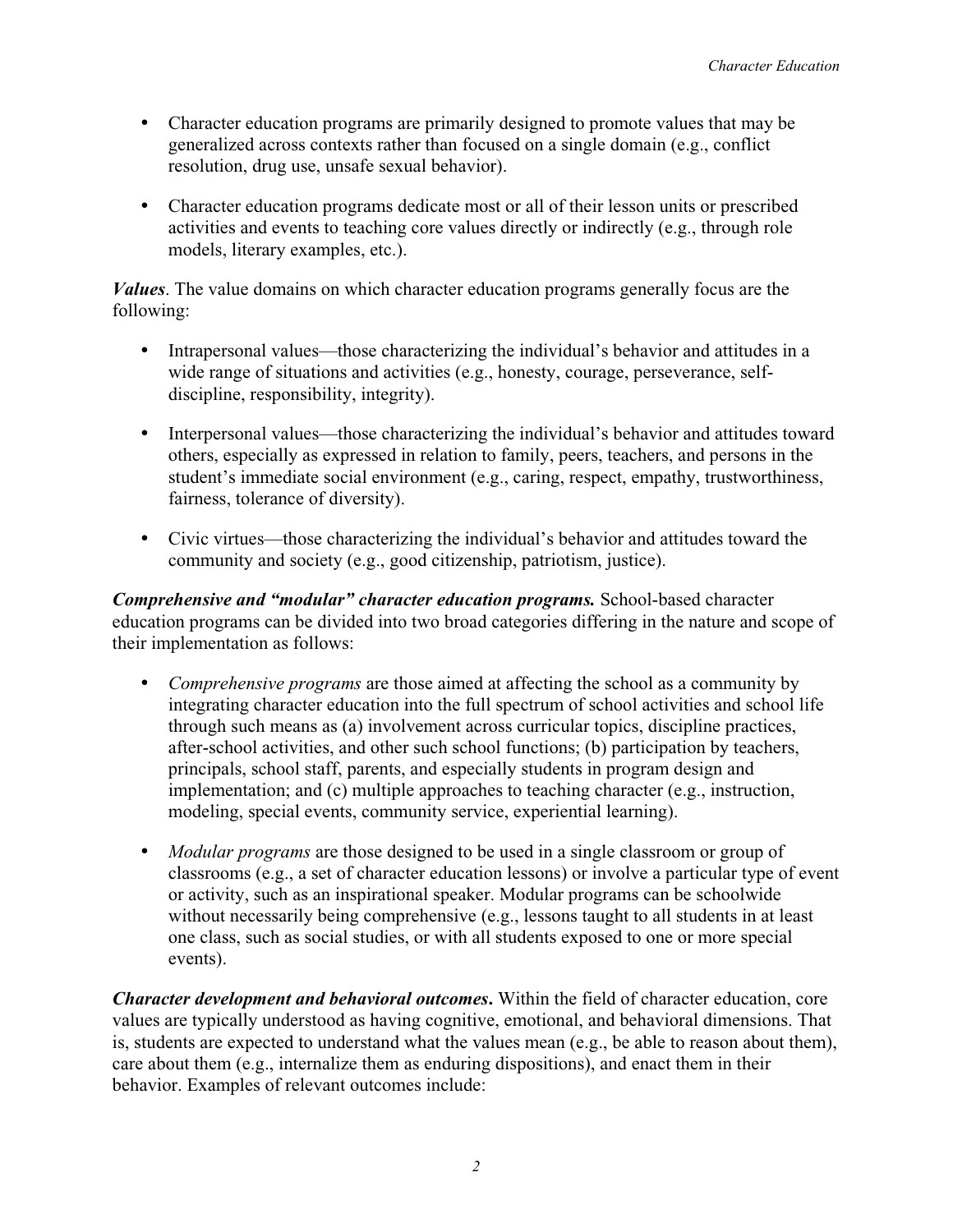- *Understanding values.* Students' ability to recognize values and how they may affect people and actions in different situations, their understanding of ethical dilemmas, and their ability to make critical judgments about their own and other people's behavior in different situations. This category encompasses all outcome variables that center on knowledge or reasoning about any relevant aspect of character or the values and behavior associated with it.
- *Caring about values*. The perceived importance of core values and students' opinions about how they should behave in different situations. This category encompasses all outcome variables that center on attitudes, feelings, self-perceptions, character or personality traits, and the like that are related to character or the values and behaviors associated with it.
- *Enacting values.* Behavior that displays core values (e.g., participation in community service), prosocial behavior (e.g., supporting peers), or decreased problem behavior (e.g., substance use, fighting, disciplinary referrals). This category encompasses all outcome variables that center on the actual enacted behavior of students that relates to character or the values associated with it.

*Academic outcomes.* Measures of academic achievement, such as grades or test scores, and measures of academic persistence or participation, such as attendance, retention, or graduation.

# **GENERAL INCLUSION CRITERIA**

### **Populations to be Included**

The population of interest includes K-12 general and/or special education students attending elementary, middle, or high school at any type of school (public, private, parochial, etc.). The students must attend a school in the U.S. or its territories or tribal entities, or in an Englishspeaking country with a sufficiently similar cultural context that the study can be realistically replicated in the U.S.

### **Types of Interventions to be Included**

The interventions considered for inclusion are identified through an exhaustive search of the published and unpublished literature as well as a review of nominations submitted to the WWC. For an intervention to be included in the review, the main goal and focus in its lessons, activities, and/or organization must be the direct or indirect teaching of a range of core values. The intervention does not necessarily have to be referred to as a character education program if it otherwise meets this criterion. Only interventions that are replicable (i.e., documented well enough that they can be distinctly identified and reproduced) will be included. Finally, all interventions should be delivered during the regular school day and school year; after-school and summer programs will not be included.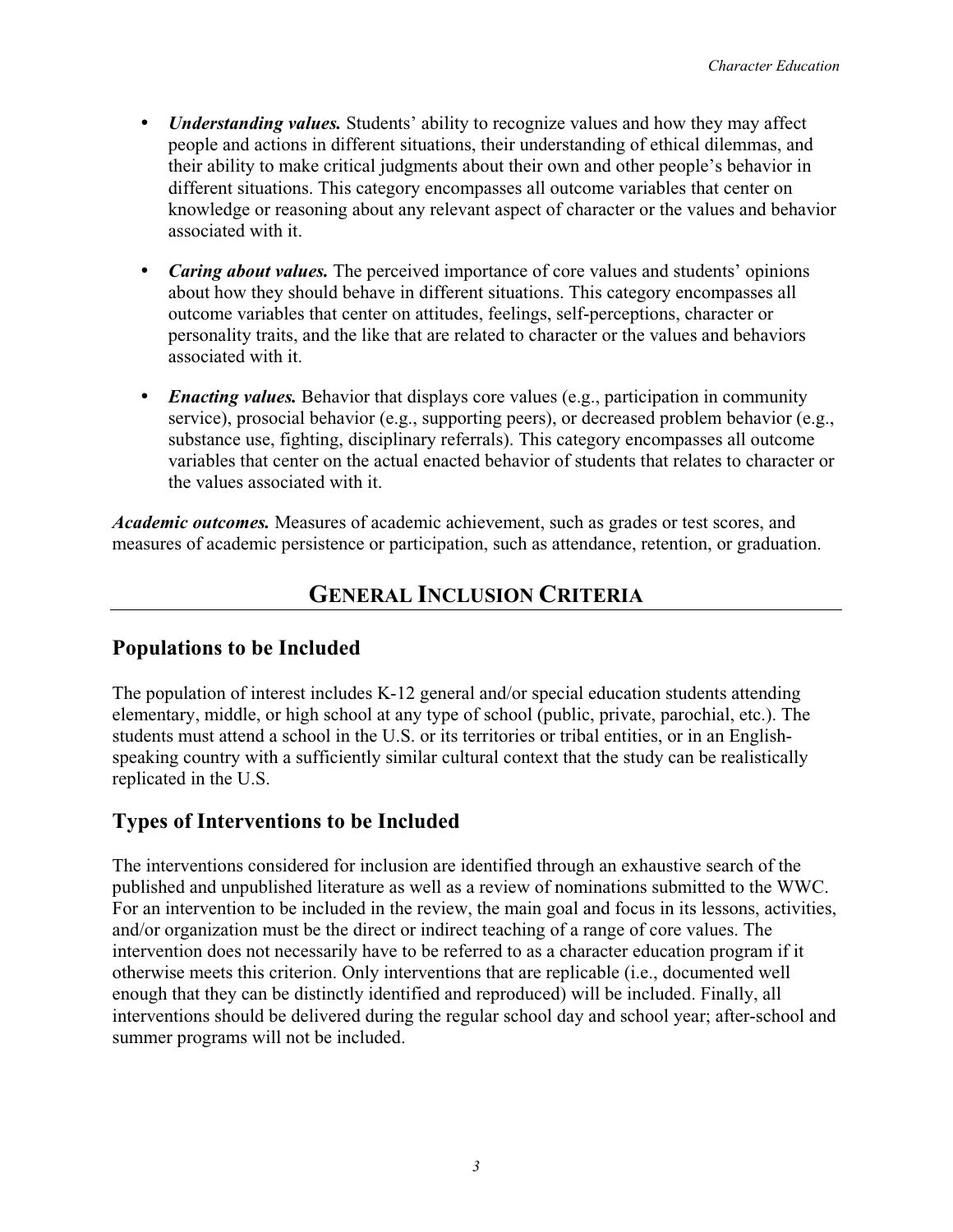Within the above constraints, three broad types of interventions are eligible for inclusion:

- 1. *Programs***.** Examples of school-based character education programs include:
	- A curriculum to promote character values among high school students that integrates character education activities into several academic subject areas including social studies, English, and math.
	- An elementary school program in which the entire school becomes a community in which all participants—children and adults alike—work together to foster values of caring, helping, respect, and tolerance. The approach involves training the adults in a child's life to model, teach, and embody core principles.
	- A literature-based program to promote core values. The program consists of in-class lessons that include stories, puppets, finger plays, rhymes, songs, and activity books.
- 2. *Practices or strategies***.** Examples of character education practices include:
	- Processes in which school staff and community members reach consensus about what a character education program should include and/or participate in the ongoing implementation of the program.
	- Teaching strategies (e.g., cooperative learning focused on promoting helping/caring behaviors or acceptance of diversity, classroom disciplinary system to enable student responsibility).
	- Professional development for school staff on character education topics or methods.
	- Procedures for assessing and recognizing relevant values and attributes (e.g., awards, recognition ceremonies).
- 3. *Policies***.** Examples of character education policies include:
	- Systemwide or schoolwide behavior codes and discipline policies that focus on promoting core values in character education.
	- School policies that require moral leadership from school administrators, staff and students.

For this WWC review, character education *products* (e.g., workbooks, videos, and interactive CD-ROMs) are not included, except as they are incorporated into a program, practice, or policy as described above. A large variety of products are offered to elementary, middle, and high schools for individual or group use. Scrutiny of the full list is beyond the scope of this review. In addition, it is believed that little research exists on the outcomes produced by the use of such products.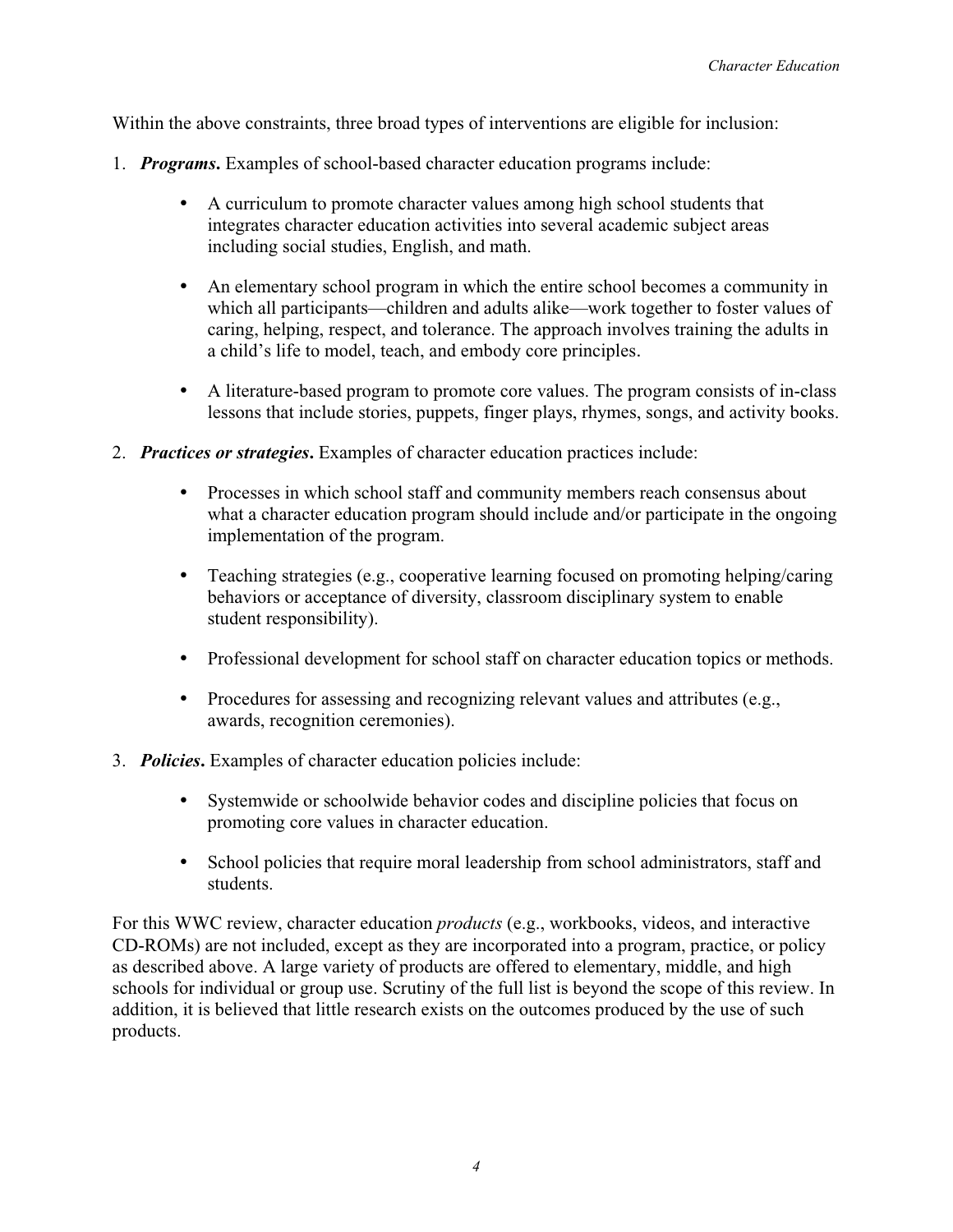### **Types of Research Studies to be Included**

The review focuses on well-conducted randomized and nonrandomized controlled trials of character education programs, practices, and policies. To be eligible, studies must have been published in 1983 or later and report outcome measures taken on students, not solely teachers, parents, or other participants in the program or school. At least one of the outcome measures must focus on character education outcomes or academic performance and demonstrate adequate reliability or face validity.

# **SPECIFIC TOPIC PARAMETERS**

The following parameters specify which studies will be coded for the review and the aspects of those studies that are critical to how they are coded.

#### **1. Commonly shared and/or theoretically derived characteristics of the intervention that should be reflected in its definition and implementation.**

- The primary emphasis of the intervention is on instilling, teaching, or promoting core values that can be generalized across contexts (that is, are not focused on a single domain such as conflict resolution, drug use, or unsafe sexual behavior). Values of this sort include, for example, honesty, courage, perseverance, selfdiscipline, responsibility, integrity, caring, respect, trustworthiness, fairness, citizenship, patriotism, justice, and the like (described also as moral values, virtues, character traits, or principles). Qualifying interventions will have most or all of their lesson units, prescribed activities or events, and/or training and program materials dedicated to this objective in readily apparent ways.
- Attention is given to a range of values of the sort identified above; that is, multiple values can be identified in lesson plans, prescribed activities, etc. in contrast to a focus on a single value or a set of very closely related values (such as those having to do only with peer relationships or only with community service activities).
- $\bullet$  The intervention is a program, practice, or policy but not exclusively a product (e.g., workbook, video, interactive CD-ROM), and it is replicable. Replicability will be assumed for branded programs that have a name and are marketed to schools, and for distinctly identifiable programs, practices, or policies (i.e., those that appear under the same name in different places or are associated with a particular developer or disseminator) that are documented well enough to be implemented by a provider other than the developer.
- The intervention is implemented in an elementary, middle, or high school during the regular school day and academic year; after-school and summer programs will not be included.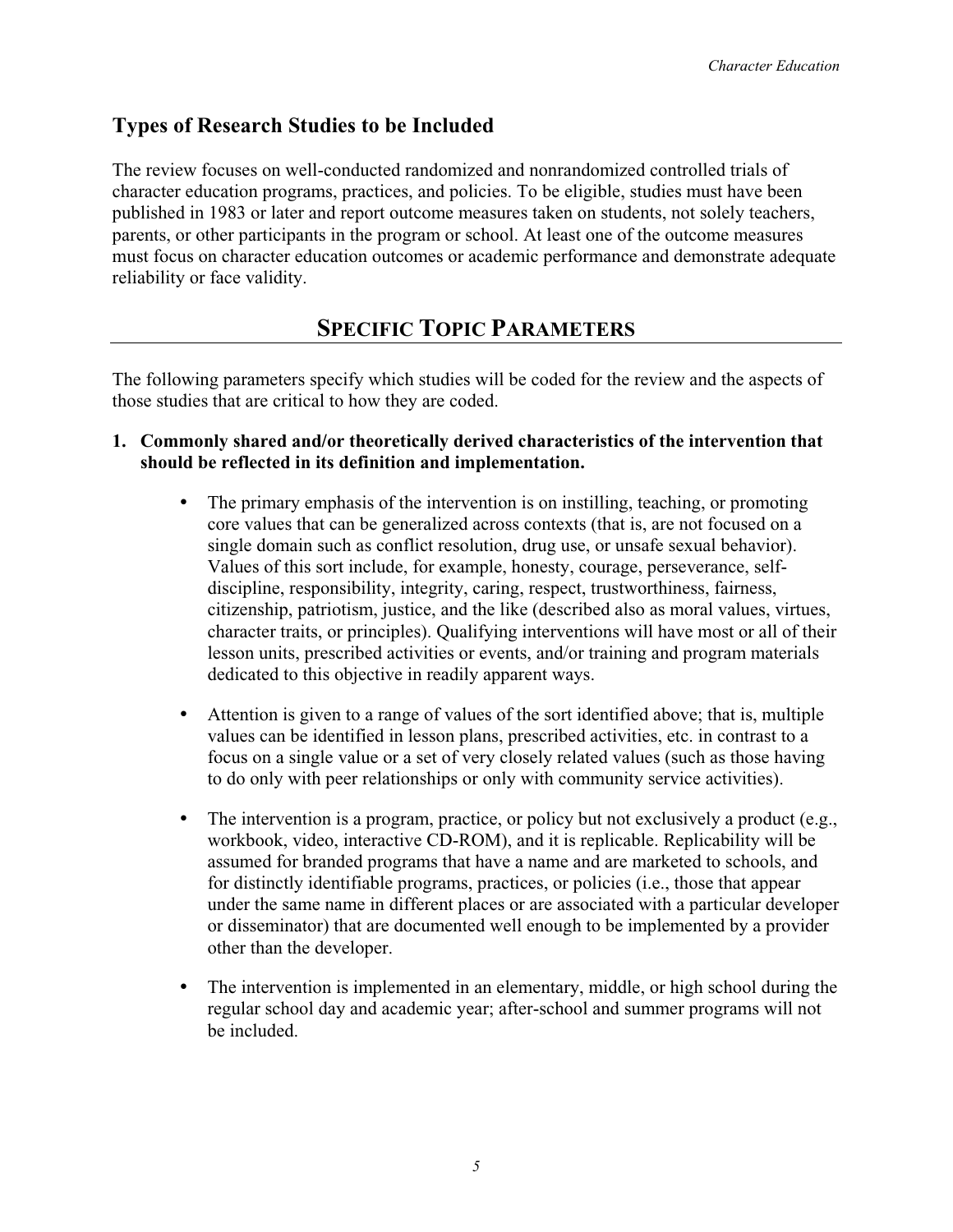- In addition, interventions will be characterized for descriptive purposes as comprehensive, modular, or (if necessary) something in between, with all these variants eligible for inclusion.
- **2. Important characteristics of the intervention that must be known in order to reliably replicate it with different participants, in other settings, at other times. An intervention is considered to be replicable if:**
	- The intervention is "branded."
	- The intervention is not "branded" but meets the following conditions:
		- The intervention is described in general terms.
		- The duration of the intervention is described.
		- The characteristics of the individuals who are expected to deliver the intervention are described.

#### **3. Important classes of outcomes.**

- Character development as reflected in understanding, caring about, and/or enacting core ethical values (knowledge, attitudes/values, or behavior)
- Prosocial behavior or reduction of problem behaviors that represent a behavioral expression of core values
- Academic performance

#### **4. Evidence sufficient for an outcome measure to demonstrate each type of reliability (internal consistency, temporal stability/test-retest, and inter-rater).**

Standard WWC values will be applied to these reliability considerations as follows:

- Internal consistency:  $.60$
- Temporal stability/test-retest: .40
- Inter-rater reliability: .50

#### **5. Interval of time within which studies should have been conducted to be appropriate for the Evidence Report.**

Studies must have been conducted within the past 20 years (i.e., with a publication date of 1983 or later). This is the default time interval for all WWC reviews. Timing will be judged by the date of earliest publication of any report on the study outcomes. The publication date for unpublished studies will be the date the document reached its final form.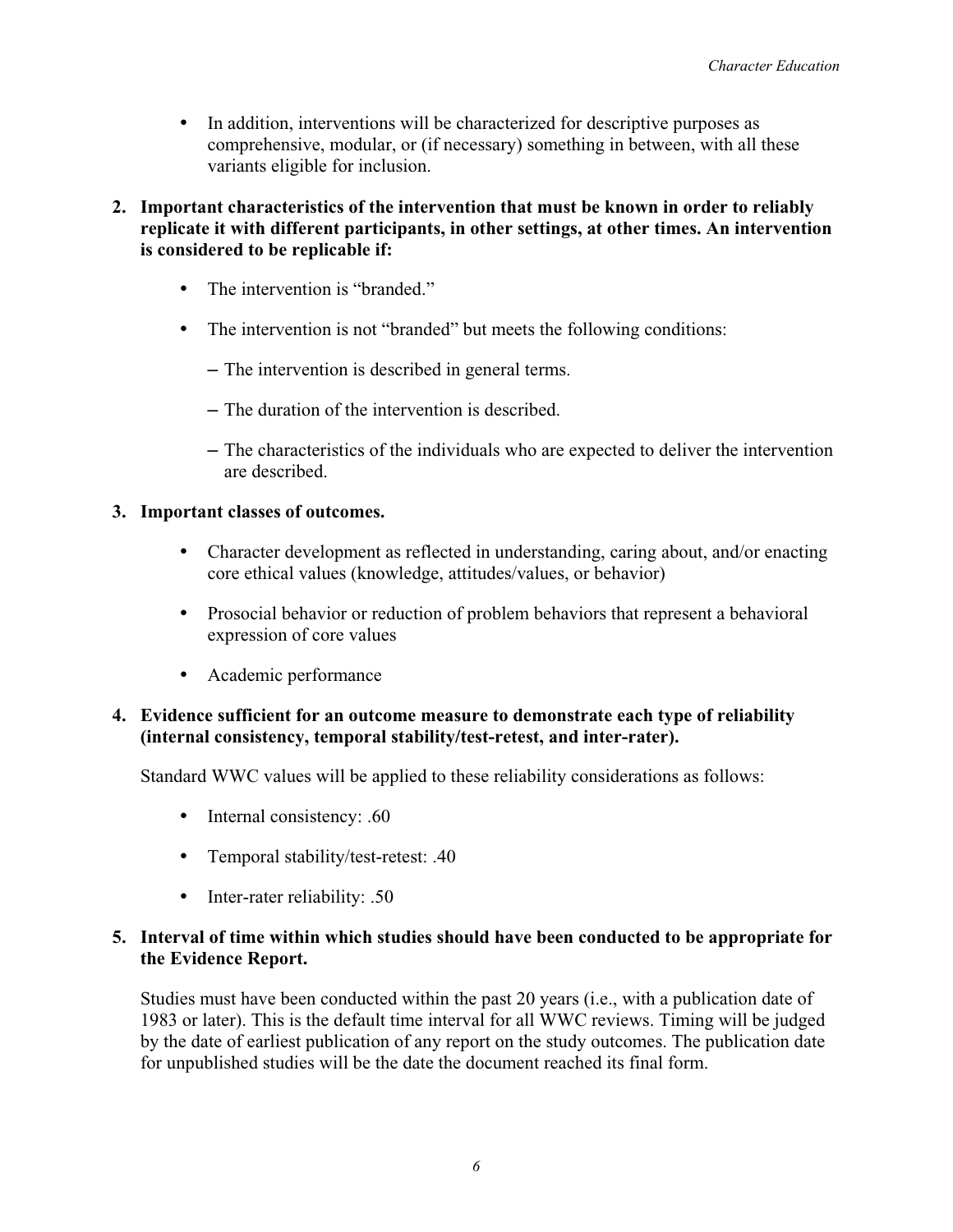#### **6. Necessary characteristics that define the target population.**

Students are between the ages of 5 and 21 and are enrolled in grades K through 12. Students attend an institution within the United States (including U.S. territories and tribal entities) or within an English-speaking cultural setting for which the study could realistically be replicated in the U.S. In addition, interventions will be characterized for descriptive purposes with regard to the population with which they are implemented, including special subpopulations of children (e.g., children with learning disabilities or language impairments, English language learners, etc.).

#### **7. Important characteristics of participants that might be related to the intervention's effect that must be equated if a study does not employ random assignment.**

Studies that do not employ random assignment must demonstrate the initial equivalence of the comparison groups, or ensure it through statistical control, with regard to:

- Pretest scores for at least one outcome measure
- Grade level or age
- $\bullet$  Gender
- Any special status such as special education, ELL, etc.
- Location of the schools involved (urban, suburban, or rural; geographical region)

#### **8. Relevant subgroups of interest for this review, in addition to age or grade, gender, disability status, and race/ethnicity.**

- Second-language learners or children with cultural backgrounds different from the local dominant culture
- Children with a history of school disciplinary infractions or who are otherwise identified as at risk for anti-social behavior

#### **9. Relevant settings of interest for this review.**

- Schools in urban, suburban, or rural locations
- Public, private, and special-purpose schools

#### **10. Appropriate interval for measuring the intervention's effect relative to the end of the intervention.**

The benefits of a character education intervention are expected to appear by the end of the intervention and to be retained past that point. Thus measures at the end of an intervention and any time thereafter are appropriate.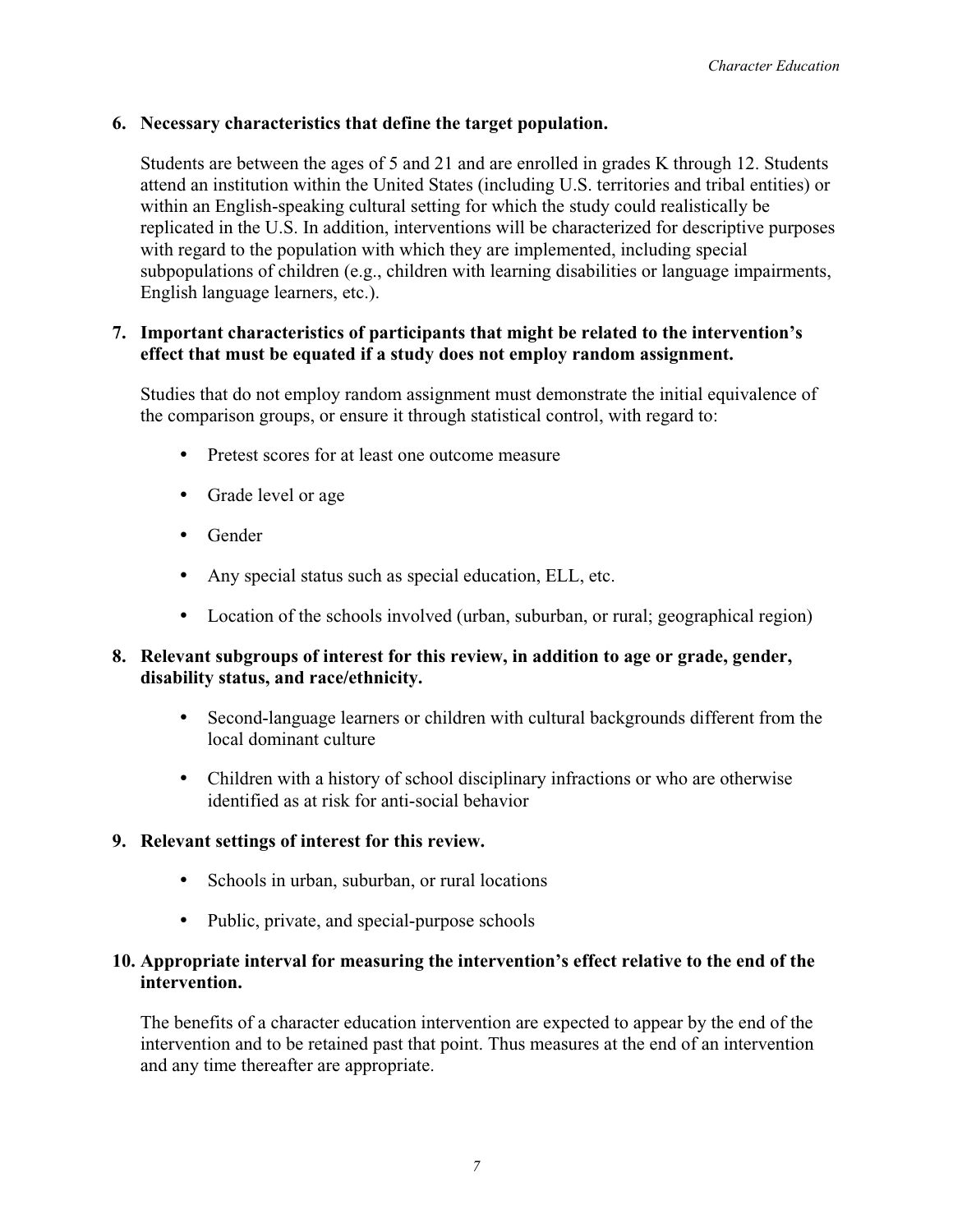#### **11. Amount of differential attrition from the intervention and control groups assumed to be problematic.**

The WWC default value will be used: Differential attrition is defined as a differential loss of greater than 7%. If differential attrition is less than or equal to 7%, the associated bias will be assumed minimal. If differential attrition is greater than 7%, the study must show that it did not bias the effect size estimate by demonstrating post-attrition group equivalence on the pretest for at least one major outcome variable. This may be accomplished by showing nonsignificant differences with an adequately powered (.80) statistical significance test or a standardized mean difference between groups of  $d = .10$  or less.

#### **12. Amount of overall attrition from the study sample assumed to be severe.**

The WWC default value will be used: Severe overall attrition is defined as a loss of more than 20% of the sample assigned to the relevant study conditions. If overall attrition is less than or equal to 20%, the associated bias is assumed to be minimal. If overall attrition is greater than 20%, the study must show that it did not bias the effect size estimate by demonstrating post-attrition group equivalence on the pretest for at least one major outcome variable. This may be accomplished by showing nonsignificant differences with an adequately powered (.80) statistical significance test or a standardized mean difference between groups of  $d = .10$  or less.

### **METHODOLOGY**

### **Literature Search Strategies**

The WWC Evidence Report Team employs comprehensive and systematic literature search strategies to identify the population of published and unpublished relevant studies. This section contains topic specific elements of the literature search (e.g., search terms, additional journals, and associations).

### **Key Word List**

Academic Aspiration Academic Goal Altruis\* Anti-Semitism Attitude skills Bully\* Caring Character Character Development Character Education Character Traits Citizenship Civic Engagement

- **Civics Civility** Classroom Climate Classroom Environment **Collegiality** Commun\* Responsibility Community Community Service Compete Competit\* **Conflict** Conflict Resolution Cooperation
- Courage Cultural Curriculum Decision Decision Making Delinquen\* Democra\* Disciplin\* Disrupt\* Diversity Emotion\* Emotional Intelligence Emotional Learning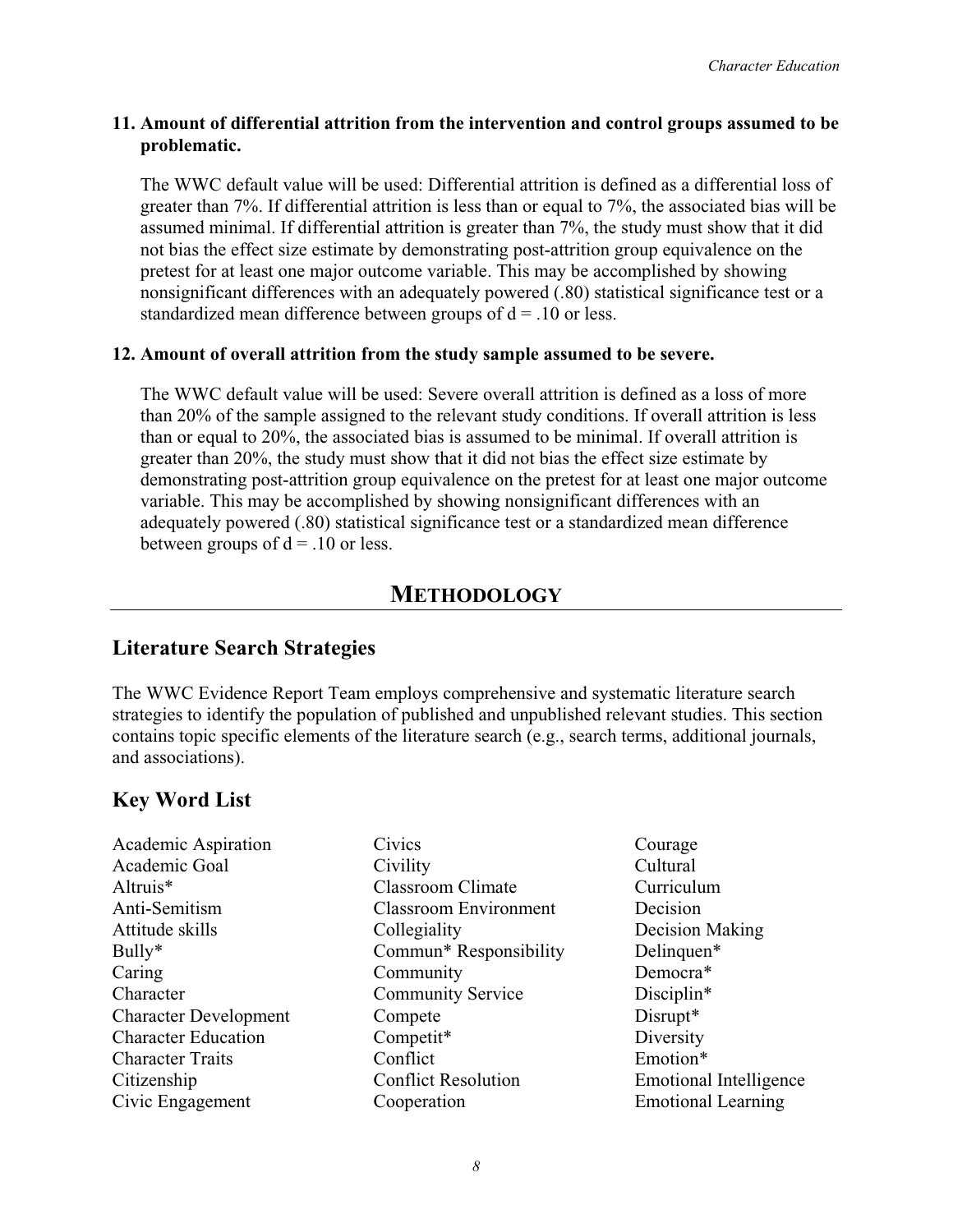| Multicultural         | Service Learning       |
|-----------------------|------------------------|
| Nonviolence           | Sexism                 |
| Patience              | Social Development     |
| Peaceful              | Social Justice         |
| Peer                  | Social Responsibility  |
| Peer Pressure         | Social-Emotional       |
| Perseverance          | <b>Substance Abuse</b> |
| Problem behavior      | Suspension             |
| Problem solving       | Theft                  |
| Pro-Social            | Tolerance              |
| Racism                | Trustworthiness        |
| Relationship          | Values                 |
| Religion              | Values Clarification   |
| Religious Education   | Vandalism              |
| Resilience            | Violence               |
| Respect               | Virtue                 |
| Responsib*            | Volunteer              |
| Retention             | Whole Child            |
| Safe*                 | Work Ethic             |
| <b>School Climate</b> | Work Habit*            |
| School Environment    | Youth Activity         |
| Self Esteem           | Youth Program          |
| Self-Reflection       |                        |
| Service               |                        |
|                       |                        |

A combination of Boolean terms such as AND and OR will be used with this keyword list. The librarian at AIR will be consulted as to the appropriate combination to use and then tailor according to each specific electronic database.

### **Supplementary List of Journals to be Hand Searched**

- 1. Journal of Research in Character Education
- 2. Journal of Adolescent Research
- 3. Journal of Consulting and Clinical Psychology
- 4. Journal of Research on Crime and Delinquency
- 5. Journal of Quantitative Criminology
- 6. Criminology
- 7. Journal of Community Psychology
- 8. Psychology in the Schools
- 9. Criminal Justice and Behavior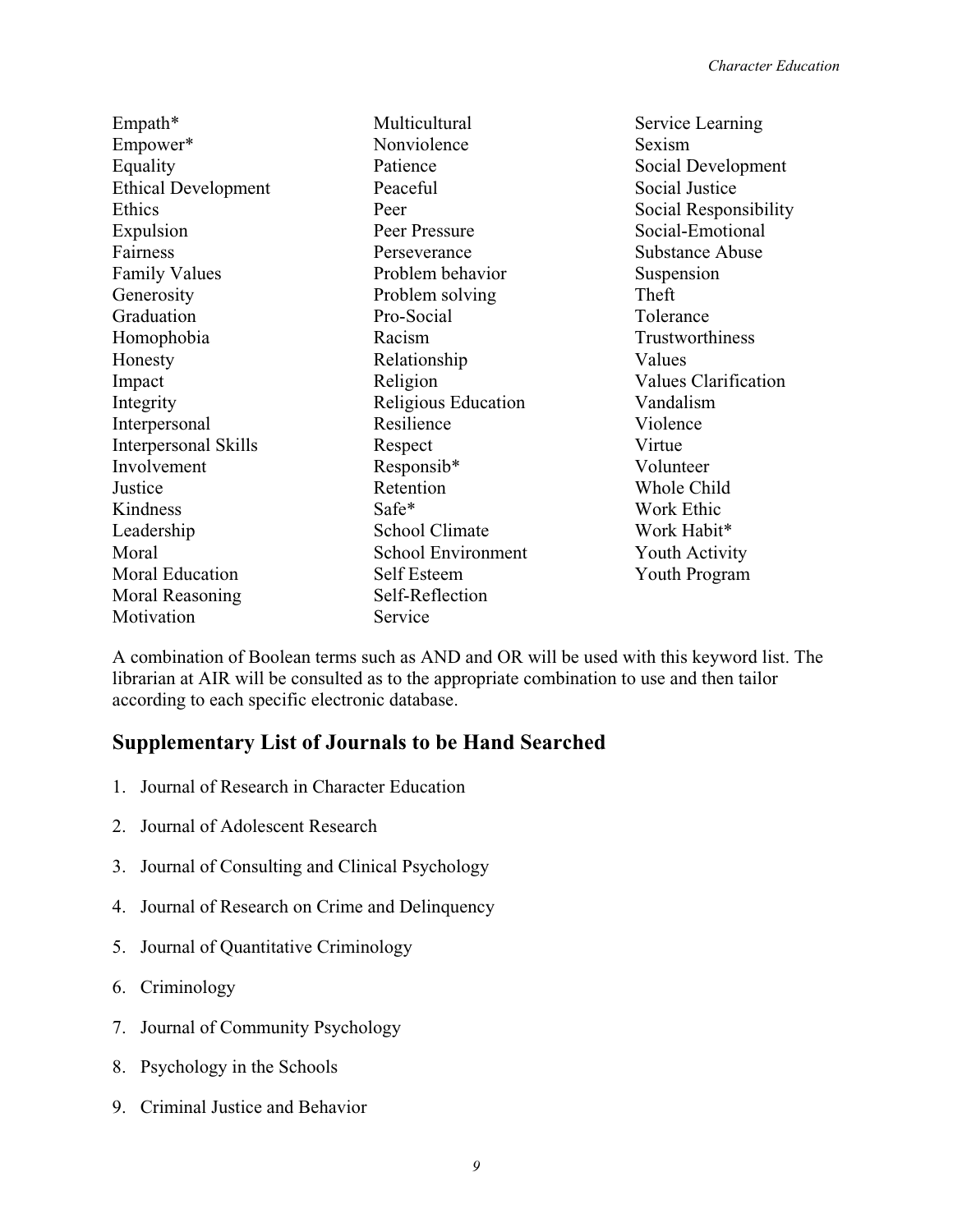- 10. Justice Quarterly
- 11. Crime and Delinquency
- 12. Evaluation Review

Additional journals will be added to the supplementary list when a few articles appearing in them are identified through other search procedures.

### **Supplementary List of Organizations**

- 1. Association for Supervision and Curriculum Development
- 2. Tanglewood Research (http://www.tanglewood.net/)
- 3. Character Education Partnership (http://www.character.org/)
- 4. Collaborative for Academic, Social, and Emotional Learning (http://www.casel.org/sel\_resources/linksindex.php)
- 5. SAMHSA's National Registry of Effective Programs (NREP)
- 6. Office of Safe and Drug Free School Programs Exemplary and Model Programs (http://www.ed.gov/admins/lead/safety/exemplary01/index.html)
- 7. The Center for Information and Research on Civic Learning and Engagement (http://modelprograms.samhsa.gov/template.cfm?page=nrepbutton)
- 8. Michigan Model Partnership for Character Education (http://www.emc.cmich.edu/charactered/)
- 9. National Service Learning Partnership (http://www.service-learningpartnership.org/)
- 10. National Center for Learning and Citizenship, Education Commission of the States (http://www.ecs.org/html/projectsPartners/clc/clc\_main.htm)
- 11. Service Learning Research and Development Center (http://gse.berkeley.edu/research/slc/)
- 12. Center for the  $4<sup>th</sup>$  and  $5<sup>th</sup>$  R's (http://www.cortland.edu/c4n5rs/CONTENTS.htm)
- 13. (indexes of similar organizations embedded in the above websites, such as http://www.cortland.edu/c4n5rs/reso\_iii.asp)